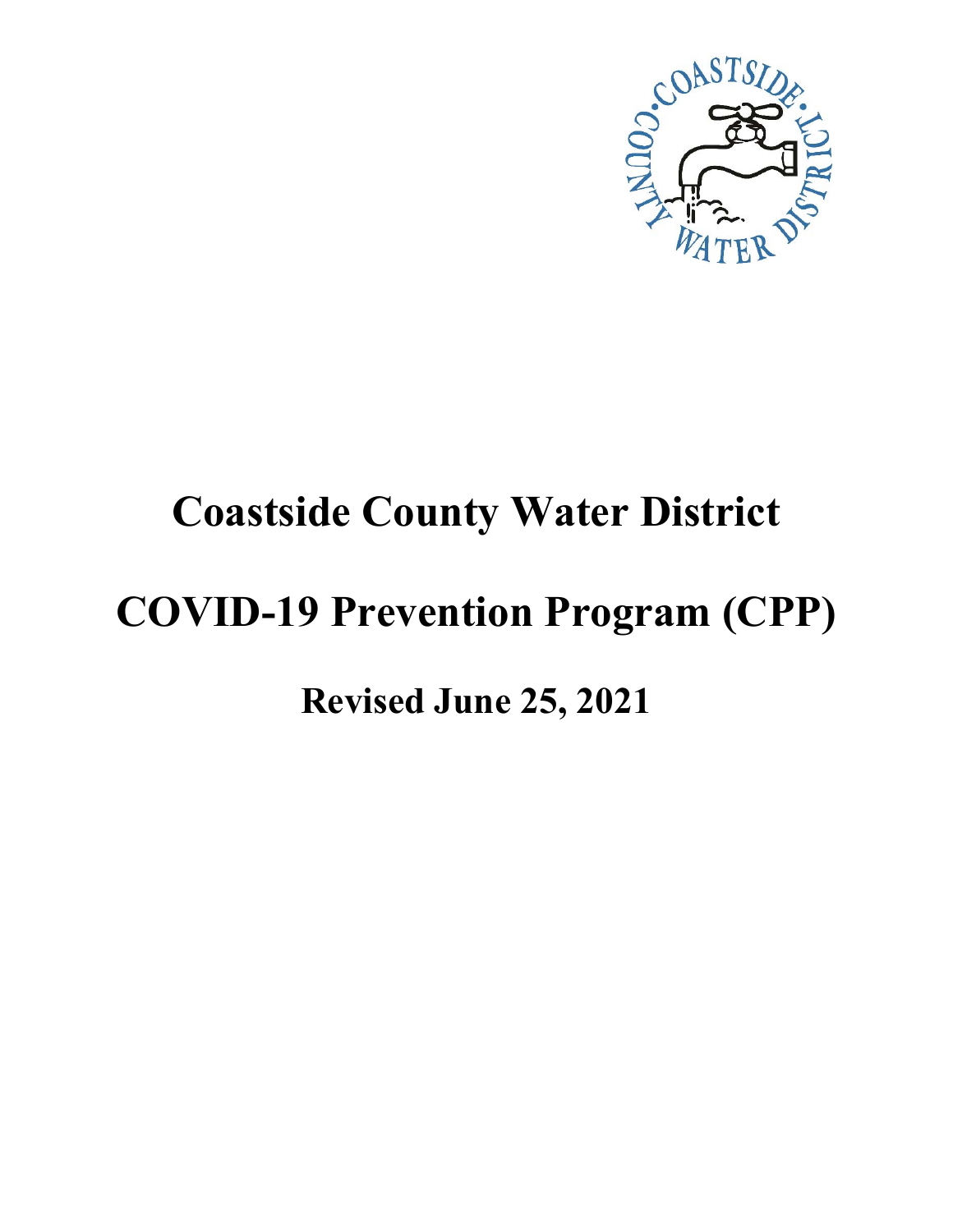## **COVID-19 PREVENTION PROGRAM (CPP)**

#### **I. PURPOSE:**

The purpose of the **Coastside County Water District ("District")** COVID-19 Prevention Program ("CPP") is to provide employees a healthy and safe workplace as required under the California Occupational Safety and Health Act (Labor Code §§ 6300, *et seq.*) and associated regulations (8 C.C.R. § 3205).

Nothing in this CPP precludes the District from complying with federal, state, or local laws or public health order or guidance that may recommend or require measures that are more prescriptive and/or restrictive than those that are provided herein.

All employees are responsible for using safe work practices, following all directives, policies and procedures, and assisting in maintain a safe work environment.

#### **II. SCOPE**

Unless one of the exceptions provided below applies, this CPP shall apply to all District employees (hereinafter referred to as "employees" including those who are "fully vaccinated".

The following employees are exempt from coverage under the CPP: (1) Employees who are teleworking from home or a location of the employee's choice that is not under control of the District; (2) Employees who working in or at a work location and do not have contact with any other individuals; and (3) Employees that because of their tasks, activities or work location have with occupational exposure defined by the Aerosol Transmissible Diseases ("ATD") regulation (i.e., 8 C.C.R. § 5199 -)

#### **III.** DEFINITIONS:

For the purposes of the CPP, the following definitions shall apply:

"Close contact COVID-19 exposure" means being six (6) feet of a COVID-19 case for a cumulative total of 15 minutes or greater in any 24-hour period within or overlapping with the "high-risk exposure period" as defined here. This definition applies regardless of the use of face coverings.

"COVID-19" means coronavirus disease, an infectious disease caused by the severe acute respiratory syndrome coronavirus 2 (SARS-CoV-2).

"COVID-19 case" means a person who either: (1) Has a positive "COVID-19 test" as defined in this section; (2) Is subject to COVID-19-related order to isolate issued by a local or state health official; or (3) Has a positive COVID-19 diagnosis from a licensed health care provider; or (4) Has died due to COVID-19, in the determination of a local health department or per inclusion in the COVID-19 statistics of a county.

"COVID-19 hazard" means potentially infectious material that may contain SARS-CoV-2, the virus that causes COVID-19. Potentially infectious materials include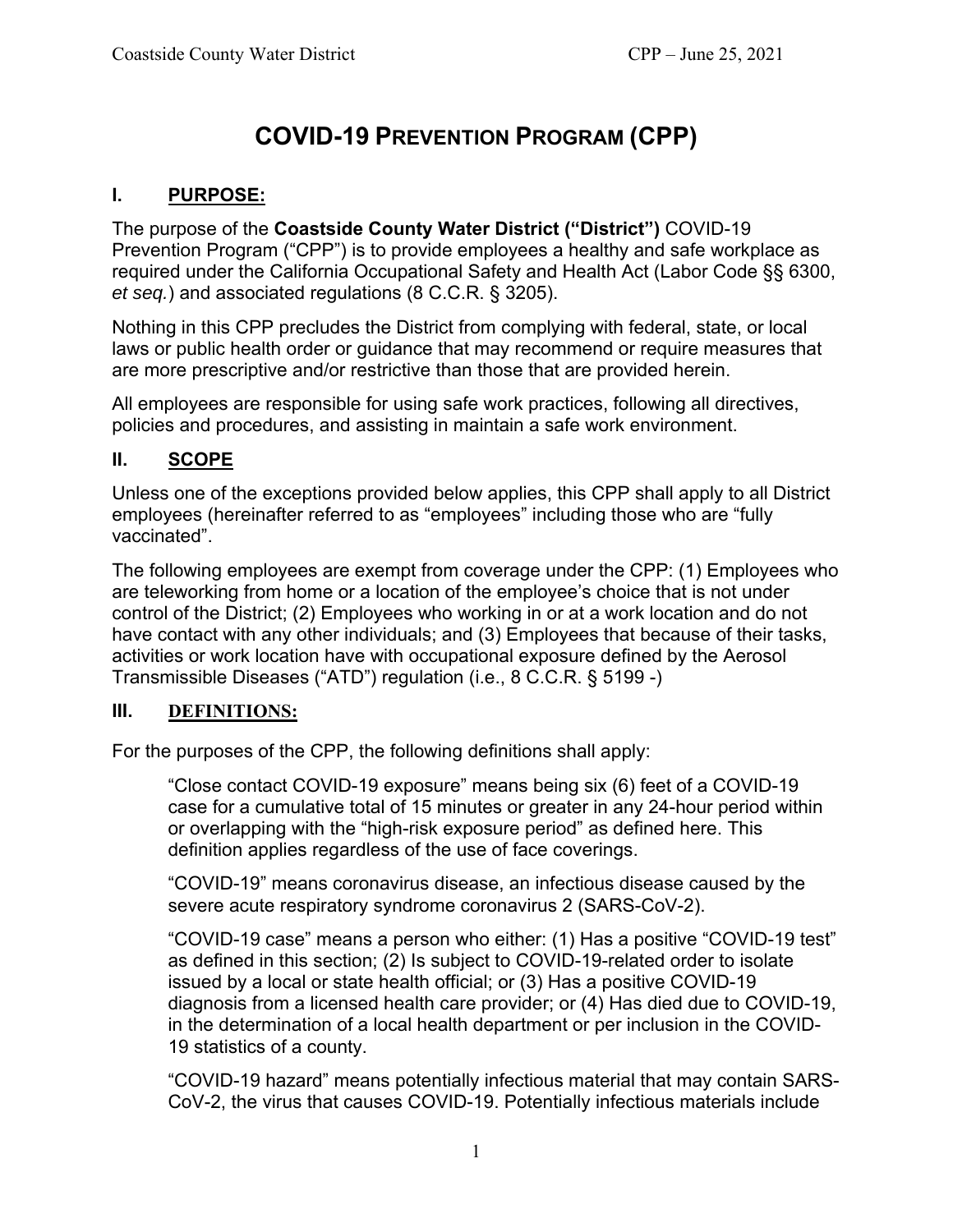airborne droplets, small particle aerosols, and airborne droplet nuclei, which most commonly result from a person or persons exhaling, talking, or vocalizing, coughing, or sneezing, or from procedures performed on persons which may aerosolize saliva or respiratory tract fluids. This also includes objects or surfaces that may be contaminated with SARS-CoV-2.

"COVID-19 symptoms" means one of the following: (1) fever of 100.4 degrees Fahrenheit or higher or chills; (2) cough; (3) shortness of breath or difficulty breathing; (4) fatigue; (5) muscle or body aches; (6) headache; (7) new loss of taste or smell; (8) sore throat; (9) congestion or runny nose; (10) nausea or vomiting; or (11) diarrhea, unless a licensed health care professional determines the person's symptoms were caused by a known condition other than COVID-19.

"COVID-19 test" means a viral test for SARS-CoV-2 that is both: (1) Approved by the United States Food and Drug Administration (FDA) or has an Emergency Use Authorization from the FDA to diagnose current infection with the SARS-CoV-2 virus; and (2) Administered in accordance with the FDA approval or the FDA Emergency Use Authorization as applicable.

"Face covering" means a surgical mask, a medical procedure mask, a respirator worn voluntarily, or a tightly woven fabric or non-woven material with no visible holes or openings, which covers the nose and mouth. A face covering does not include a scarf, ski mask, balaclava, bandana, turtleneck, collar, or single layer of fabric.

"Fully vaccinated" means the District has documented that the person received, at least 14 days prior, either the second dose in a two-dose COVID-19 vaccine series or a single-dose COVID-19 vaccine. Vaccines must be FDA approved; have an emergency use authorization from the FDA; or for persons fully vaccinated outside the United States, be listed for emergency use by the World Health Organization (WHO).

"High-risk exposure period" means the following: (1) For COVID-19 cases who develop COVID-19 symptoms: from two (2) days before they first develop symptoms until each of the following are true: (1) it has been ten (10) days since symptoms first appeared; (2) 24 hours have passed with no fever, without the use of fever-reducing medications; and (3) symptoms have improved; or for COVID-19 cases who never develop COVID-19 symptoms: from two (2) days before until ten (10) days after the specimen for their first positive test for COVID-19 was collected.

"Respirator" means a respiratory protection device approved by the National Institute for Occupational Safety and Health ("NIOSH") to protect the wearer from particulate matter, such as an N95 filtering facepiece respirator.

"Worksite," for the limited purposes of COVID-19 prevention regulations only, means the building, store, facility, agricultural field, or other location where a COVID-19 case was present during the high-risk exposure period. It does not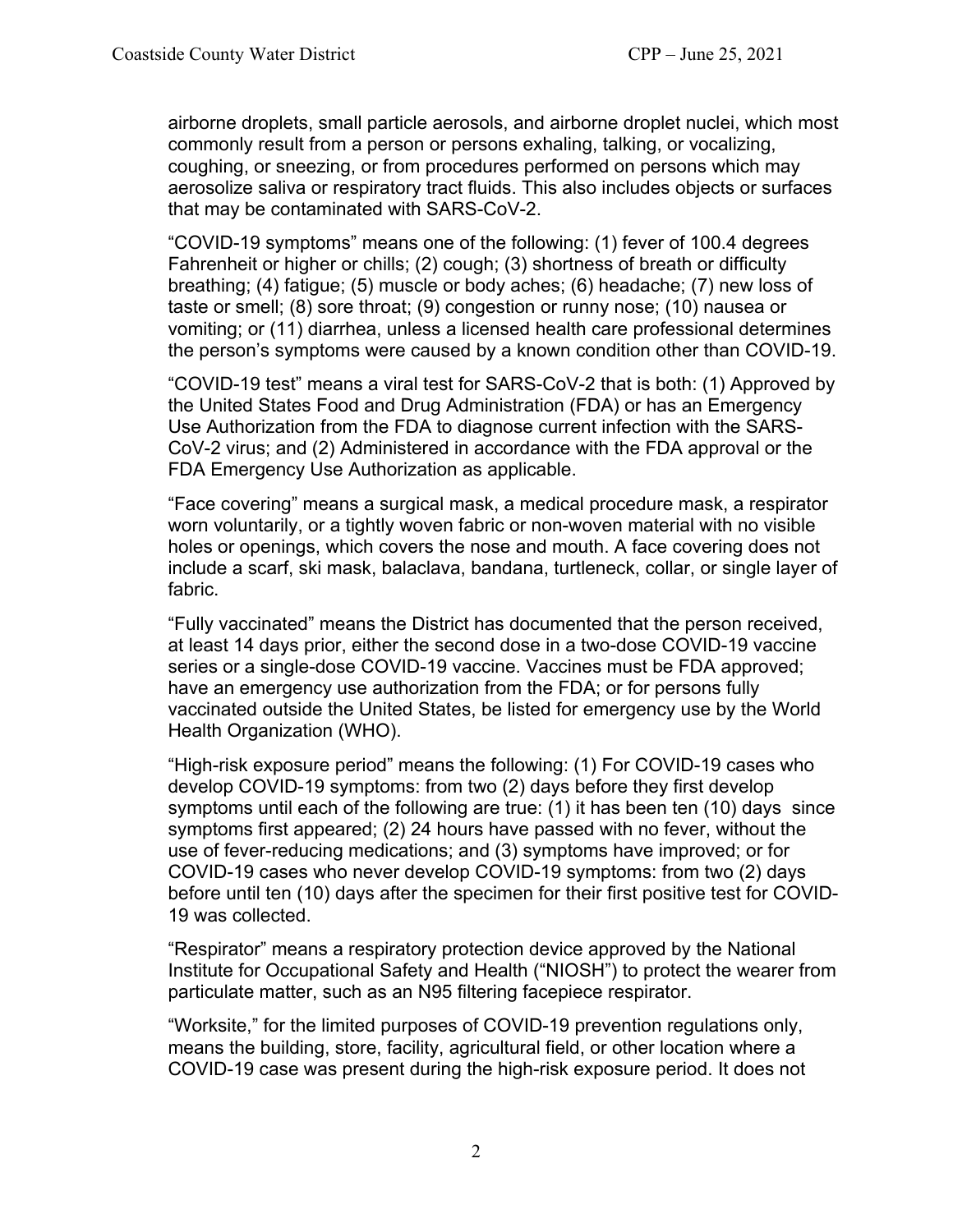apply to buildings, floors, or other locations of the District that a COVID-19 case did not enter.

#### **IV. PROGRAM**

#### **A. SYSTEM FOR COMMUNICATING WITH EMPLOYEES**

#### **1. Reporting COVID-19 Symptoms, Possible COVID-19 Close Contact Exposures, and Possible COVID-19 Hazards at District Worksites and Facilities**

The District requires that employees immediately report to their manager or supervisor or to the Department of Human Resources any of the following: (1) the employee's presentation of COVID-19 symptoms; (2) the employee's possible COVID-19 close contact exposures; (3) possible COVID-19 hazards at District worksites or facilities.

The District has not and will not discriminate or retaliate against any employee who makes such a report.

#### **2. Accommodations Process for District Employees with Medical or Other Conditions that Put them at Increased Risk of Severe COVID-19 Illness**

The District provides for an accommodation process for employees who have a medical or other condition identified by the Centers for Disease Control and Prevention ("CDC") or the employees' health care provider as placing or potentially placing the employees at increased risk of severe COVID-19 illness.

For all employees who request such an accommodation, including fully vaccinated employees, the District will require that the employee provide information from the employee's health care provider explaining why the employee requires an accommodation.

The CDC identifies the following medical conditions and other conditions as placing or potentially placing individuals at an increased risk of severe COVID-19 illness.

The CDC guidance provides that adults of any age with the following conditions are at increased risk of severe illness from the virus that causes COVID-19:

- 1. Cancer
- 2. Chronic kidney disease
- 3. COPD (chronic obstructive pulmonary disease)
- 4. Heart conditions, such as heart failure, coronary artery disease, or cardiomyopathies
- 5. Immunocompromised state (weakened immune system) from solid organ transplant
- 6. Obesity (body mass index [BMI] of 30 kg/m2 or higher but < 40 kg/m2)
- 7. Severe Obesity (BMI ≥ 40 kg/m2)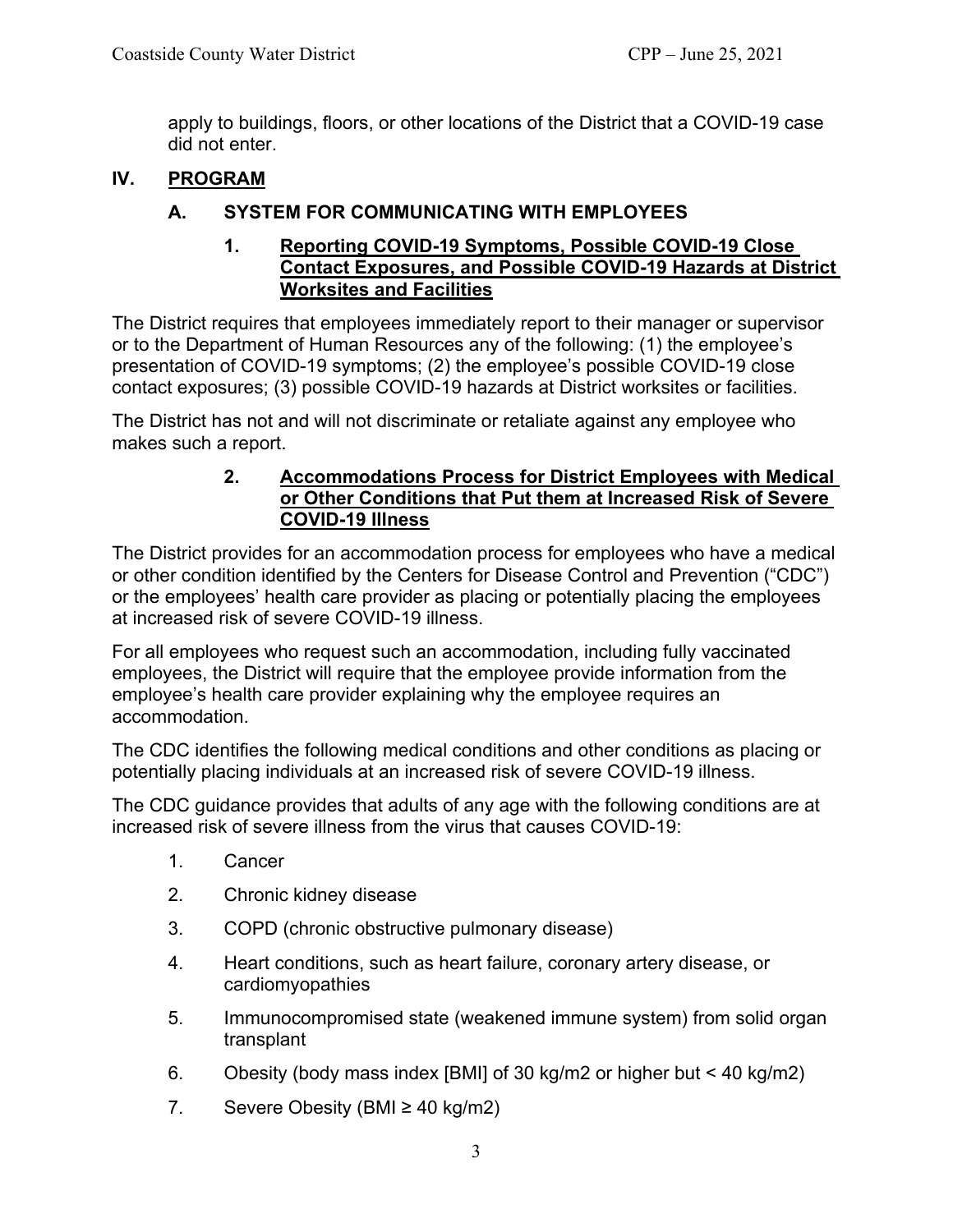- 8. Pregnancy
- 9. Sickle cell disease
- 10. Smoking
- 11. Type 2 diabetes mellitus

The CDC guidance also provides that adults of any age with the following conditions might be at an increased risk for severe illness from the virus that causes COVID-19:

- 1. Asthma (moderate-to-severe)
- 2. Cerebrovascular disease (affects blood vessels and blood supply to the brain)
- 3. Cystic fibrosis
- 4. Hypertension or high blood pressure
- 5. Immunocompromised state (weakened immune system) from blood or bone marrow transplant, immune deficiencies, HIV, use of corticosteroids, or use of other immune weakening medicines
- 6. Neurologic conditions, such as dementia
- 7. Liver disease
- 8. Overweight (BMI > 25 kg/m2, but < 30 kg/m2)
- 9. Pulmonary fibrosis (having damaged or scarred lung tissues)
- 10. Thalassemia (a type of blood disorder)
- 11. Type 1 diabetes mellitus

The District periodically reviews the following web address in order to account for any additional medical conditions and other conditions that the CDC has identified as placing or potentially placing individuals at an increased risk of severe COVID-19: https://www.cdc.gov/coronavirus/2019-ncov/need-extra-precautions/people-withmedical-conditions.html

District employees are encouraged to review the list of medical conditions and other condition provided above in order to determine whether they have such a condition.

Employees are encouraged to review the list of medical conditions and other condition provided above in order to determine whether they have such a condition.

To request an accommodation, employees may make a request with their manager or supervisor or the Department of Human Resources.

## **3. COVID-19 Testing**

The District possesses authority to require that employees who report to work at District worksites or facilities be tested for COVID-19.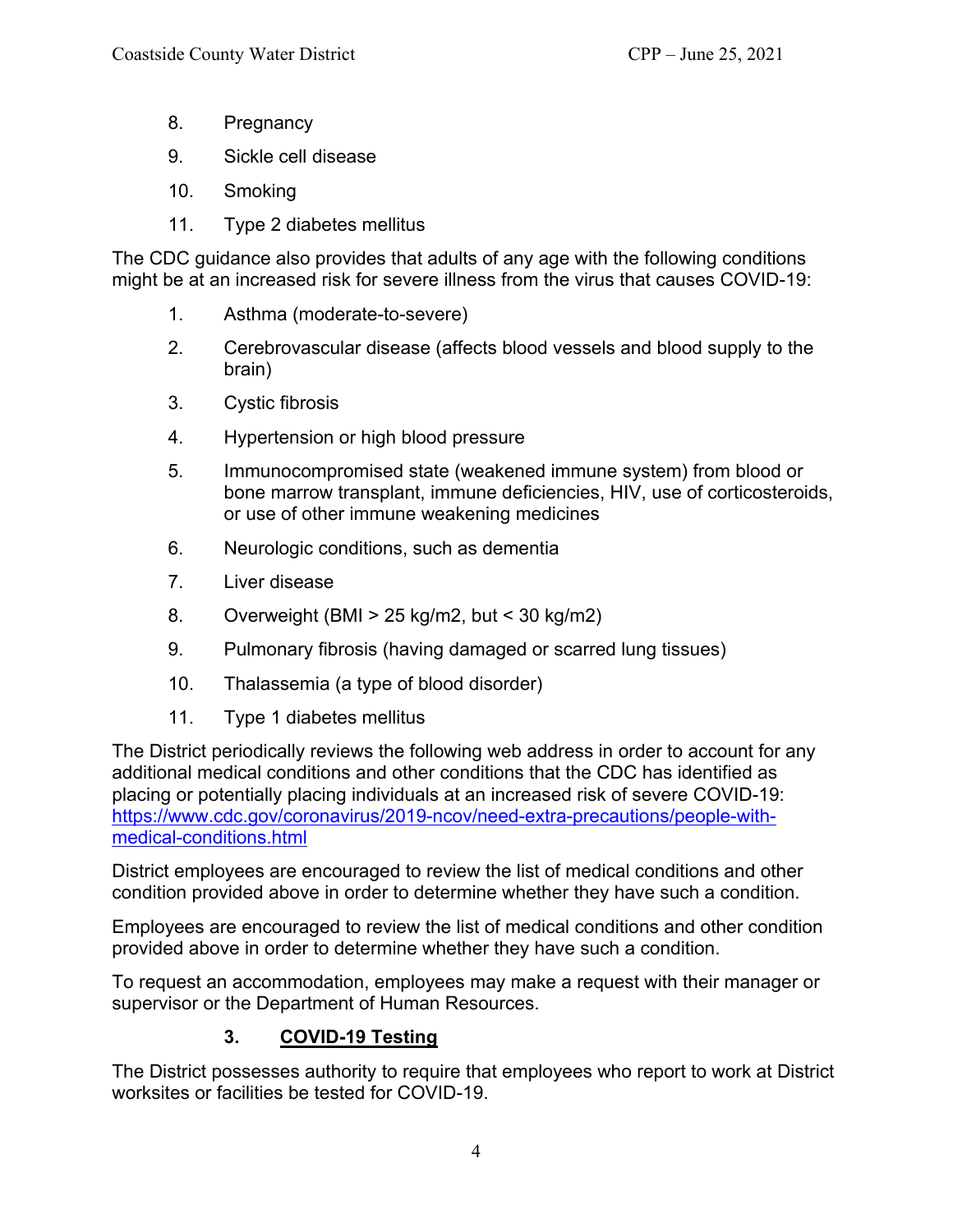Where the District requires testing, the District has adopted policies and procedures that ensure the confidentiality of employees' medical information and comply with the Confidentiality of Medical Information Act ("CMIA"). Specifically, the District will keep confidential all personal identifying information of COVID-19 cases or persons with COVID-19 symptoms unless expressly authorized by the employee to disclose such information or as other permitted or required under the law.

## **4. COVID-19 Hazards**

The District will notify employees and subcontracted employees of any potential COVID-19 exposure at a District worksite or facility where a COVID-19 case and employees were present on the same day. The District will notify employees of such potential exposures within one (1) business day, in a way that does not reveal any personal identifying information of the COVID-19 case.

The District will also notify employees of cleaning and disinfecting measures the District is undertaking in order to ensure the health and safety of the District worksite or facility where the potential exposure occurred.

#### **B. IDENTIFICATION AND EVALUATION OF COVID-19 HAZARDS AT DISTRICT WORKSITES AND FACILITIES**

## **1. Screening District Employees for COVID-19 Symptoms**

The District possesses authority to screen employees or require that employee selfscreen for COVID-19 symptoms.

The District provides that employees will self-screen for COVID-19 symptoms prior to reporting to any District worksite or.

## **2. Responding to Employees with COVID-19 Symptoms**

Should an employee present COVID-19 symptoms during a self-screen**,** the employee must remain at or return to their home or place of residence and not report to work until such time as the employee satisfies the minimum criteria in order to return to work (as discussed in Section IV.J. of this CPP).

The District will advise employees of any leaves to which they may be entitled during this self-quarantine period.

Further, the District has adopted policies and procedures that will ensure the confidentiality of employees and comply with the CMIA and the District will not disclose to other employees the fact that the employees presented COVID-19 symptoms.

## **3. District's Response to COVID-19 Cases**

In the event that an employee tests positive for COVID-19 or is diagnosed with COVID-19 by a health care provider, the District will instruct the employee to remain at or return to their home or place of residence and not report to work until such time as they satisfy the minimum criteria to return to work (as discussed in Section IV.J. of this CPP.).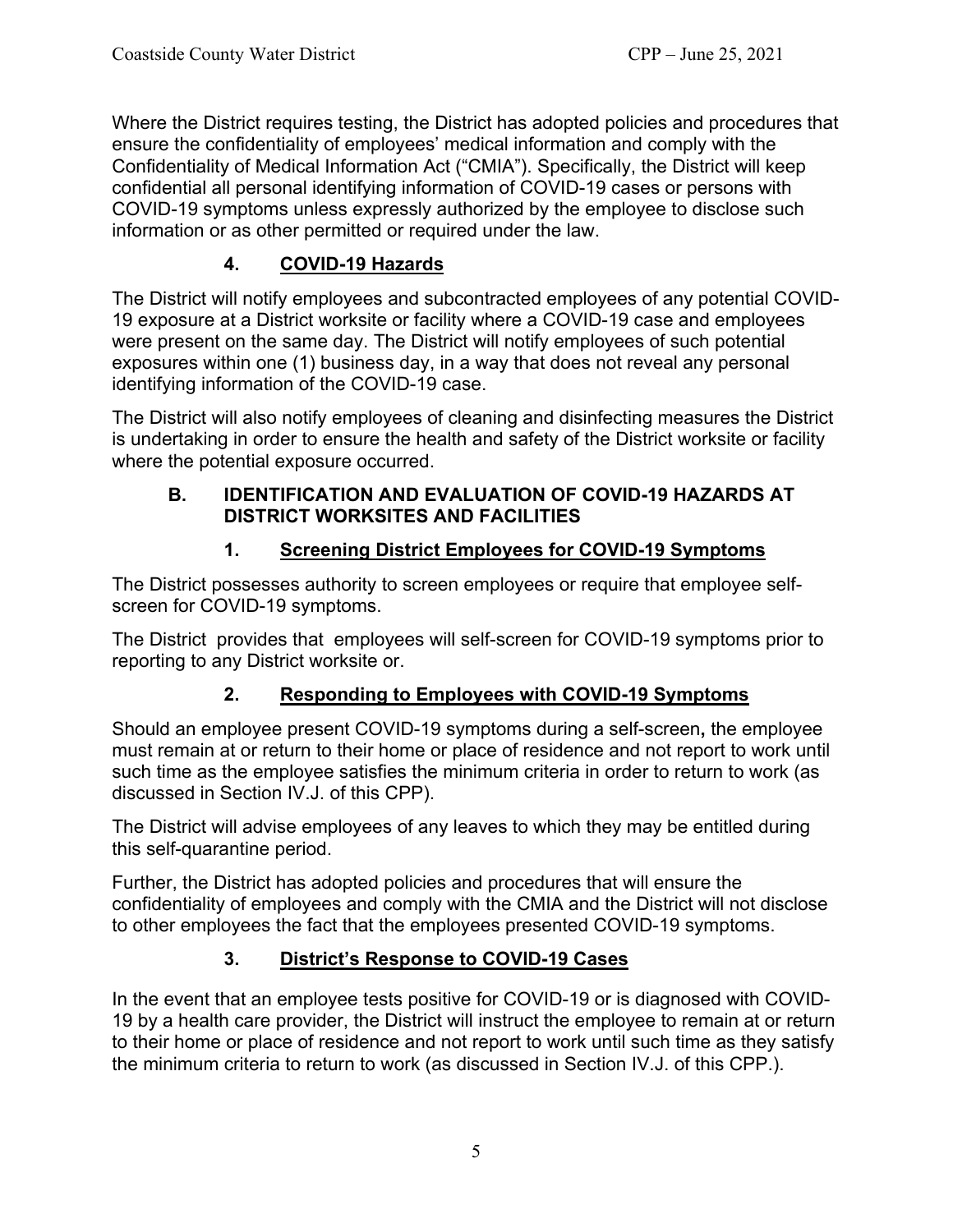The District will advise employees of any leaves to which they may be entitled during this self-isolation period.

The District complies fully and faithfully with all reporting and recording obligations as required under the law, including, but not limited to, reporting the COVID-19 case to the following individuals and entities as required based on the individual circumstances: (1) The local health department (San Mateo County Health Department); (2) Cal/OSHA; (3) Employees who were present at a District worksite or facility when the COVID-19 case was present; (4) Employee organizations that represent employees at the District worksite or facility; (4) Employers of any subcontracted employees who were present at the District worksite or facility; and (5) The District's workers' compensation plan administrator.

If possible, the District will interview the COVID-19 case(s) in order to ascertain the nature and circumstances of any contact that the employee(s) had or may have had with other employees during the high-risk exposure period. If the District determines that there were any close contact COVID-19 exposures, the District will instruct those employees to remain at their home or place of residence and not report to work until such time as the employees satisfy the minimum criteria to return to work (as discussed in Section IV.J. of this CPP).

The District has adopted policies and procedures that will ensure the confidentiality of employees and comply with the CMIA. Specifically, the District will not disclose to other employees, except for those who need to know, the fact that the employee(s) tested positive for or were diagnosed with COVID-19. Further, the District will keep confidential all personal identifying information of COVID-19 cases or persons unless expressly authorized by the employees to disclose such information or as other permitted or required under the law.

## **4. Workplace-Specific Identification of COVID-19 Hazards**

The District will periodically conduct workplace-specific assessments of all interactions, areas, activities, processes, equipment, and materials that could potentially expose employees to COVID-19 hazards.

As part of this process, the District identified places (work locations, work areas, and common areas) and times when employees and individuals congregate or come in contact with one another, regardless of whether employees are performing an assigned work task or not, including, for example, during meetings or trainings, in and around entrances, bathrooms, hallways, aisles, walkways, elevators, break or eating areas, cool-down areas, and waiting areas.

The District will provide notice of any such potential workplace exposure to all persons at District worksites and facilities, including employees, employees of other entities, members of the public, customers or clients, and independent contractors. The District considered how employees and other persons enter, leave, and travel through District worksites and facilities, in addition to addressing employees' stationary workspaces or workstations.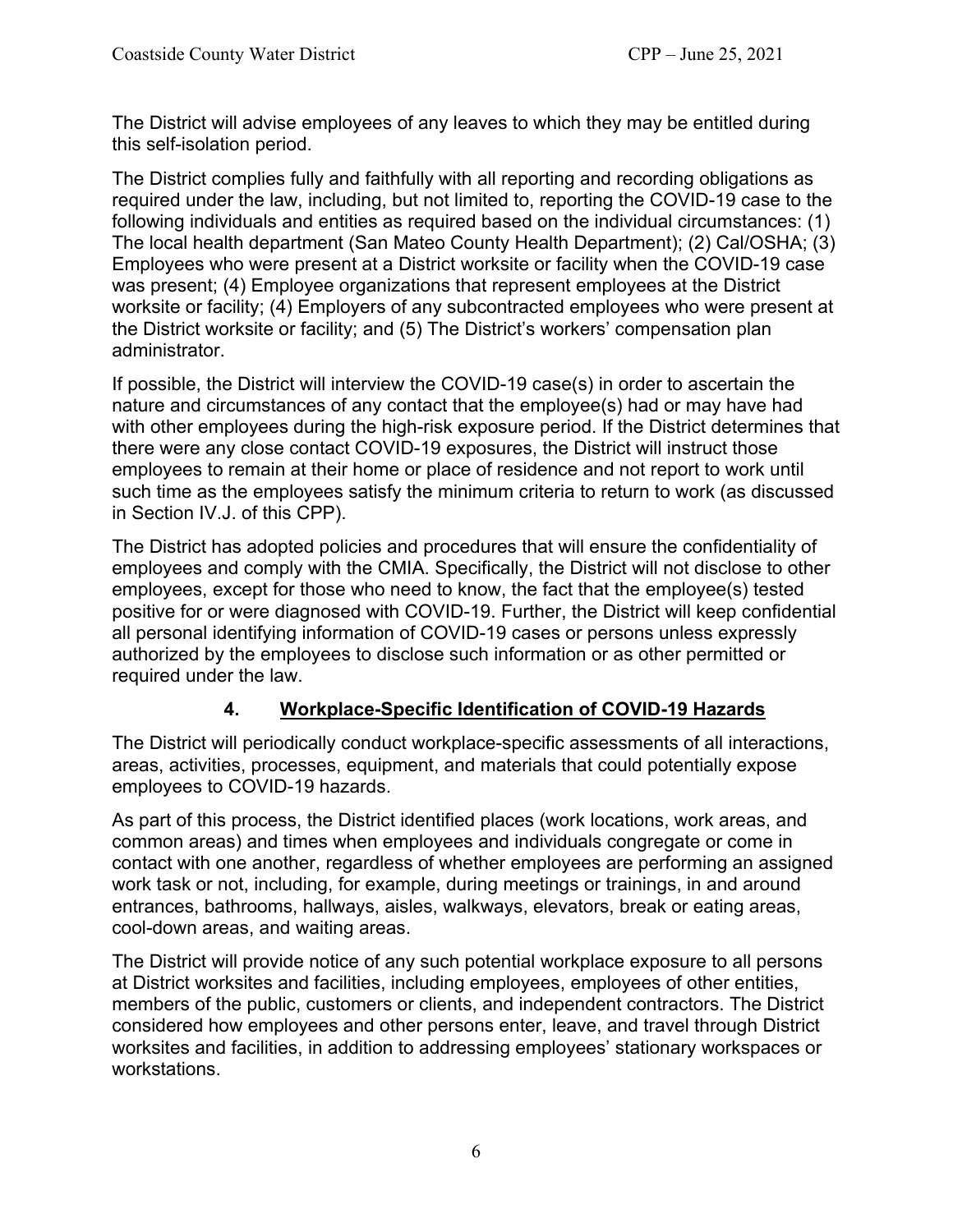Further, the District will treat all persons, regardless of the presentation of COVID-19 symptoms or COVID-19 status as potentially infectious.

## **5. Maximization of Outdoor Air and Air Filtration**

For indoor **District** worksites and facilities, the **District** evaluates how to maximize the ventilation of outdoor air; provide the highest level of filtration efficiency compatible with the worksites and facilities' existing ventilation systems; and evaluates whether the use of portable or mounted High Efficiency Particulate Air ("HEPA") filtration units, or other air cleaning systems, would reduce the risk of COVID-19 transmission.

## **6. District Compliance with Applicable State and Local Health Orders (San Mateo County Health Department)**

The District monitors applicable public health orders and guidance from the State of California and the local health department related to COVID-19 hazards and prevention.

The District fully and faithfully complies with all applicable orders and guidance from the State of California and the local health department.

#### **7. Evaluation of Existing COVID-19 Prevention Controls and Adoption of Additional Controls**

Periodically, the District evaluates existing COVID-19 prevention controls at the workplace and assess whether different and/or additional controls may be needed.

This includes evaluation of controls related to the correction of COVID-19 hazards, physical distancing, face coverings, engineering controls, administrative controls, and personal protective equipment (PPE) (as discussed at Section VI, subsections D and F-H of this CPP).

## **8. Periodic Inspections**

The District conducts periodic inspections of District worksites and facilities as needed to identify unhealthy conditions, work practices, and work procedures related to COVID-19 and to ensure compliance with the District's COVID-19 policies and procedures, including, but not limited to this CPP.

#### **C. INVESTIGATING AND RESPONDING TO COVID-19 CASES IN DISTRICT WORKSITES AND FACILITIES**

## **1. Procedure to Investigate COVID-19 Cases**

The District developed a procedure for investigating COVID-19 cases in the workplace which provides for the following: (1) requesting information from employees regarding COVID-19 cases; (2) contact tracing of employees who may have had a close contact COVID-19 exposure; (3) requesting COVID-19 test results from employees who may have had a close contact COVI-19 exposure; (4) requesting information from employees regarding the presentation of COVID-19 symptoms; and (5) identifying and recording all COVID-19 cases.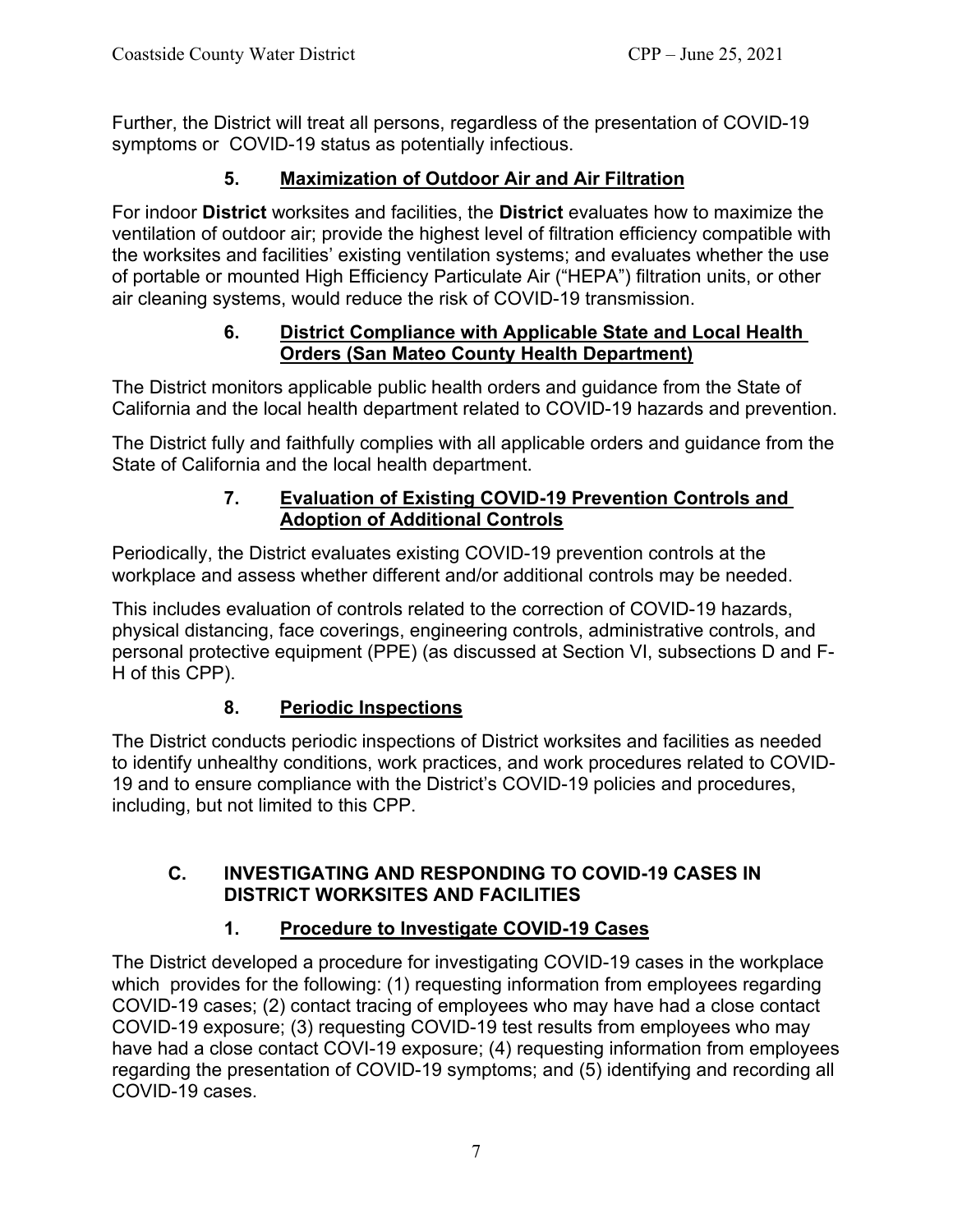#### **2. Response to COVID-19 Cases**

As provided above at Section IV.B.3., in the event that an employee tests positive for COVID-19 or is diagnosed with COVID-19 by a health care provider, the District will instruct the employee to remain at or return to their home or place of residence and not report to a District worksite or facility until such time as the employees satisfy the minimum criteria to return to work (as discussed in Section IV.J. of this CPP).

#### **a. Contact Tracing**

If possible, the District will interview the COVID-19 case(s) in order to ascertain the following information: (1) the date on which the employee(s) tested positive, if asymptomatic, or the date on which the employee(s) first presented COVID-19 symptoms, if symptomatic; (2) the COVID-19 case(s) recent work history, including the day and time they were last present at a District worksite or facility; and (3) the nature and circumstances of the COVID-19 case(s)' contact with other employees during the high-risk exposure period, including whether any such contact qualifies as a close contact COVID-19 exposure.

If the District determines that there were any close contact COVID-19 exposures, the District will instruct those employees to remain at their home or place of residence and not report to work until such time as the employees satisfy the minimum criteria to return to work (as discussed in Section IV.J. of this CPP). Further, the District will instruct those employees to be tested for COVID-19, and that the District will provide for such testing during paid time, as discussed in subsection c. below.

## **b. Reporting the Potential Exposure to Other Employees**

The District fully and faithfully complies with all reporting and recording obligations as required under the law, including, but not limited to, reporting the COVID-19 case to the individuals and entities described below.

Within one (1) business day of the time the District knew or should have known of a COVID-19 case, the District will give written notice of a potential workplace exposure to the following individuals: (1) All employees at the worksite or facility during the COVID-19 case's high-risk exposure period; (2) Independent contractors at the worksite or facility during the COVID-19 case's high-risk exposure period. The District will provide notice by either personal service, email, or text message.

The District's notice(s) will not reveal any personal identifying information of the COVID-19 case. The notice will include information about the District's disinfection plan.

Within one (1) business day of the time the District knew or should have known of the COVID-19 case, the District will also provide the notice of the potential workplace exposure to the authorized representative of any employee at the worksite or facility during the COVID-19 case's high-risk exposure period.

#### **c. Offer of Free COVID-19 Testing Following a Close Contact COVID-19 Exposure**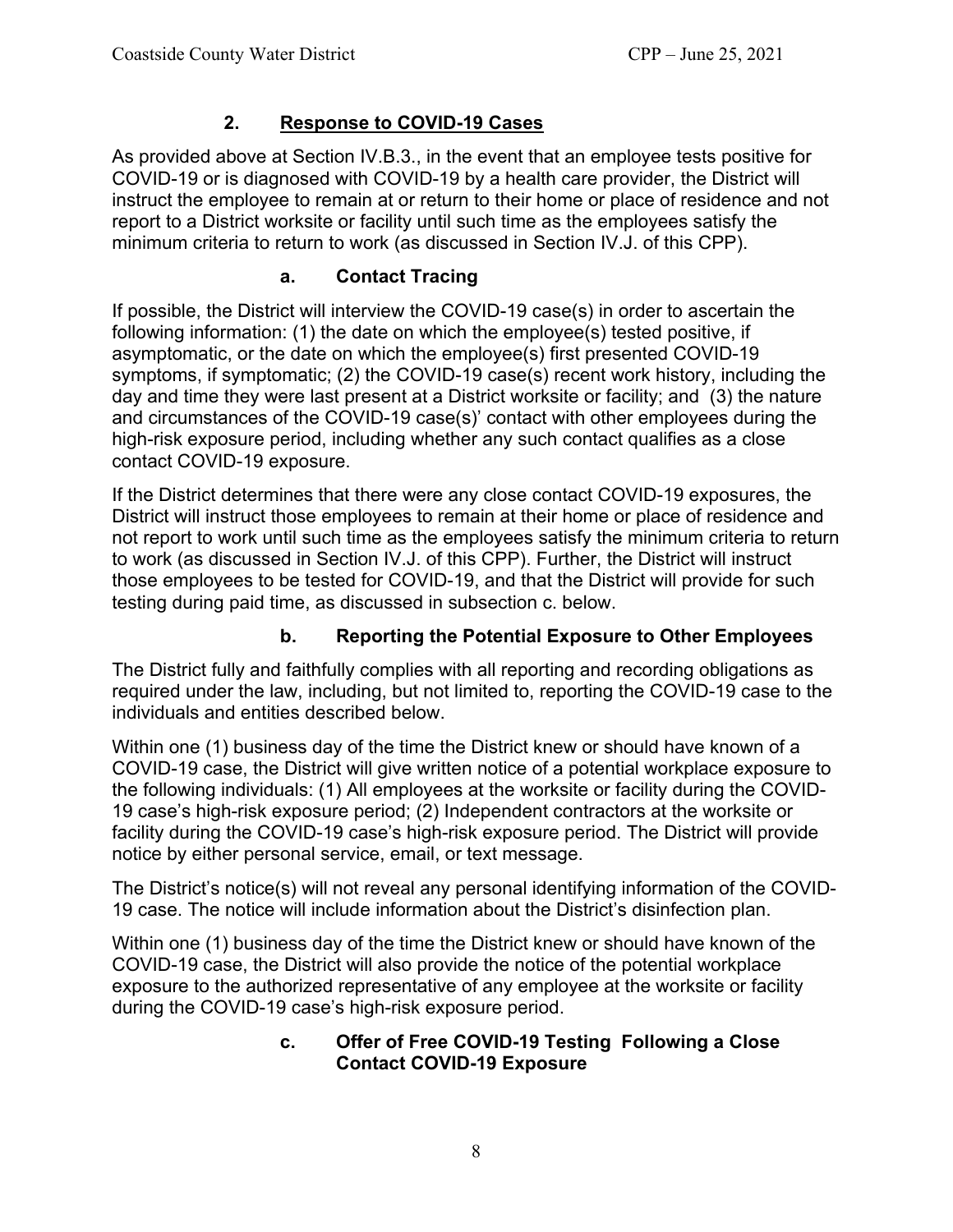The District makes COVID-19 testing available at no cost to employees to all employees who had a close contact COVID-19 exposure at a District worksite or facility. The District will offer employees COVID-19 testing during paid time, whether during the employee's regular work schedule or otherwise, and will provide compensation for the time that the employee spends waiting for and being tested.

#### **d. Leave and Compensation Benefits for Close Contact Exposures**

The District provides employees that had a close contact COVID-19 exposure with information regarding COVID-19-related benefits to which the employees may be entitled under applicable federal, state, or local laws, the District's own leave policies, and leave guaranteed by contract.

The District will continue and maintain these employees' earnings, seniority, and all other employee rights and benefits, including the employees' right to their former job status, as if the employees had not been removed from their jobs.

The District may require that these employees use District provided employee sick leave benefits for this purpose and consider benefit payments from public sources in determining how to maintain earnings, rights and benefits, where permitted by law and when not covered by workers' compensation.

#### **e. Investigation to Determine Whether Workplace Conditions Contributed to COVID-19 Exposure**

The District will conduct an investigation in order to determine whether any workplace conditions could have contributed to the risk of COVID-19 exposure and what may be done to reduce exposure to COVID-19 hazards, if any.

## **3. Confidential Medical Information**

The District will protect the confidentiality of the COVID-19 cases and will not disclose to other employees the fact that the employee(s) tested positive for or were diagnosed with COVID-19.

The District will keep confidential all personal identifying information of COVID-19 cases unless expressly authorized by the employee(s) to disclose such information or as other permitted or required under the law.

#### **D. CORRECTION OF COVID-19 HAZARDS AT DISTRICT WORKSITES AND FACILITIES**

The District will implement effective policies and/or procedures for correcting unsafe or unhealthy conditions, work practices, policies and procedures in a timely manner based on the severity of the hazard.

This includes, but is not limited to, implementing controls and/or policies and procedures in response to the evaluations conducted related to the identification and evaluation of COVID-19 hazards and investigating and responding to COVID-19 cases in the workplace. This also includes implementing controls related to physical distancing, face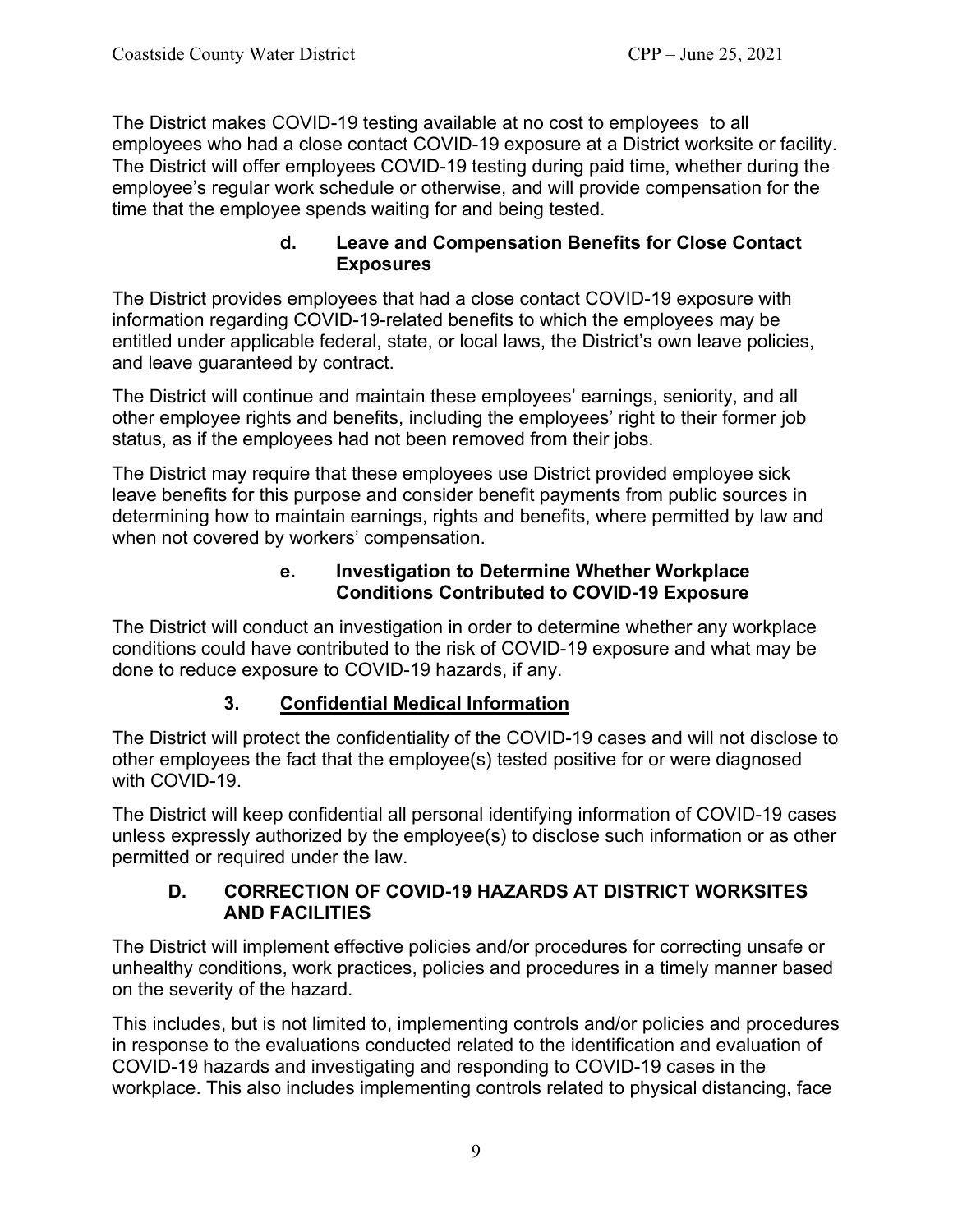coverings, engineering controls, administrative controls, and personal protective equipment ("PPE").

## **E. TRAINING AND INSTRUCTION OF EMPLOYEES**

#### **1. COVID-19 Symptoms**

The District provides employees training and instruction on COVID-19 symptoms, including advising employees of COVID-19 symptoms, which include the following: (1) fever of 100.4 degrees Fahrenheit or higher or chills; (2) cough; (3) shortness of breath or difficulty breathing; (4) fatigue; (5) muscle or body aches; (6) headache; (7) new loss of taste or smell; (8) sore throat; (9) congestion or runny nose; (10) nausea or vomiting; or (11) diarrhea, unless a licensed health care professional determines the person's symptoms were caused by a known condition other than COVID-19.

The District monitors and adheres to guidance issued by the CDC concerning COVID-19 symptoms, including guidance provided at the following web address:

https://www.cdc.gov/coronavirus/2019-ncov/symptoms-testing/symptoms.html

The District will advise employees in the event that the CDC revises the symptoms that it associates with COVID-19.

In addition to providing training and instruction on COVID-19 symptoms, the District provides information and instruction on the importance of employees not coming to work if they have any COVID-19 symptoms. As discussed below, the District provides information on paid leaves to which employees may be entitled if they are experiencing a COVID-19 symptom and would like to be tested for COVID-19.

## **2. COVID-19 Vaccinations**

The District provides employees information and instruction on the fact that COVID-19 vaccines are effective at both preventing the transmission of the virus that causes COVID-19 and preventing serious illness or death, and how employees may receive paid leases for reasons related to COVID-19 vaccinations.

As discussed below, the District provides information on paid leaves to which employees may be entitled in order for them to be vaccinated and in the vent that they experience any illness or adverse effects as a result of such vaccination.

## **3. District's COVID-19 Policies and Procedures**

The District provides regular updates to employees on the District's policies and procedures adopted in order to prevent COVID-19 hazards at District worksites and facilities; how such policies and procedures are intended to protect the health and safety of employees and District worksites and facilities; and how employees may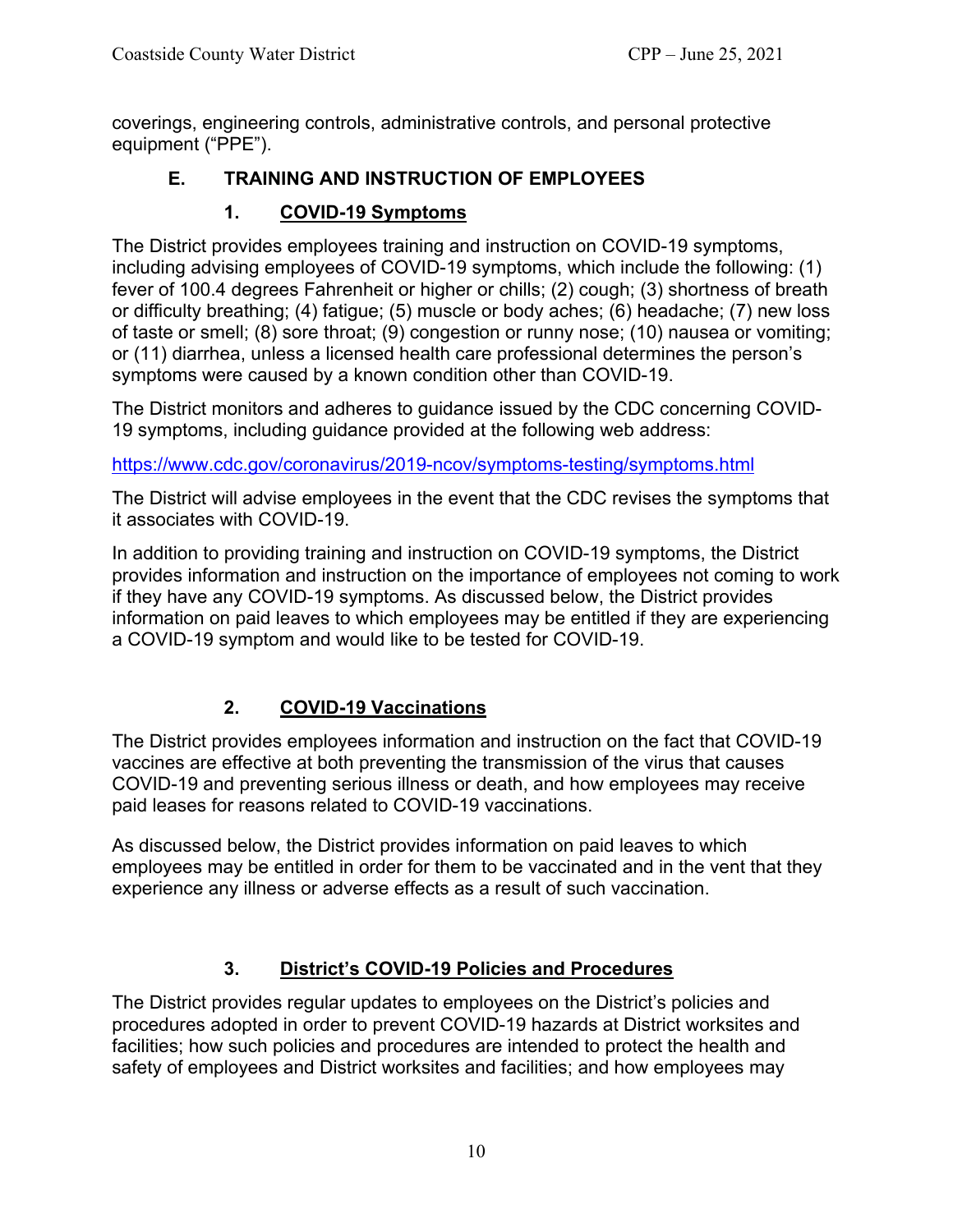participate in the identification and evaluation of COVID-19 hazards in order to make such worksites and facilities healthier and safer for themselves and others.

#### **4. COVID-19 Related Benefits**

The District advises and provides updates to employees on the leaves to which employees may be entitled under applicable federal, state, or local laws as well as the District's own leave policies

Further, when employees require leave in order to receive a COVID-19 test or to be vaccinated or are directed not to report to work by the District for reasons related to the presentation of COVID-19 symptoms, a COVID-19 case, or close contact COVID-19 exposure, the District will advise the employees of the leaves to which the employees may be entitled for that specific reason.

#### **5. Spread and Transmission of the Virus that Causes COVID-19**

The District advises and provides updates to employees about the known spread and transmission of COVID-19. The District specifically advises employees of the following: (1) that COVID-19 is an infectious respiratory disease; (2) that the virus that causes COVID-19 can be spread through the air when an infectious person talks or vocalizes, sneezes, coughs, or exhales; (3) that particles containing the virus can travel more than six (6) feet, especially indoors, so physical distancing must be combined with other controls, including face coverings and hand hygiene, including hand washing, in order to be effective; (4) that COVID-19 may be transmitted when a person touches a contaminated object and then touches their eyes, nose, or mouth, although that is less common; and (5) that an infectious person may have present no COVID-19 symptoms or be pre-symptomatic.

#### **6. Hand Hygiene and Face Coverings and Respirators**

The District advises employees of the importance of physical distancing, face coverings, and hand hygiene, including hand washing and instructs employees that the combination of physical distancing, face coverings, increased ventilation indoors, and respiratory protection make such preventative measures most effective.

With respect to hand hygiene, the District provides employees information regarding the importance of frequent hand washing, that hand washing is most effective when soap and water are used and the employee washes for at least 20 seconds. The District instructs employees to use hand sanitizer when employees do not have immediate access to a hand washing facility (i.e., a sink), and that hand sanitizer will not be effective if the employee's hands are soiled.

With respect to face coverings and respirators, the District provides employees information on the benefits of face coverings, both to themselves and to others. The District also provides employee instructions on the proper use of face coverings and the differences between face coverings and respirators.

The District will provide certain employees respirators for their use in certain circumstances, including to individuals who are not fully vaccinated, who are working indoors or in a vehicle with more than one person, and who request the devices for their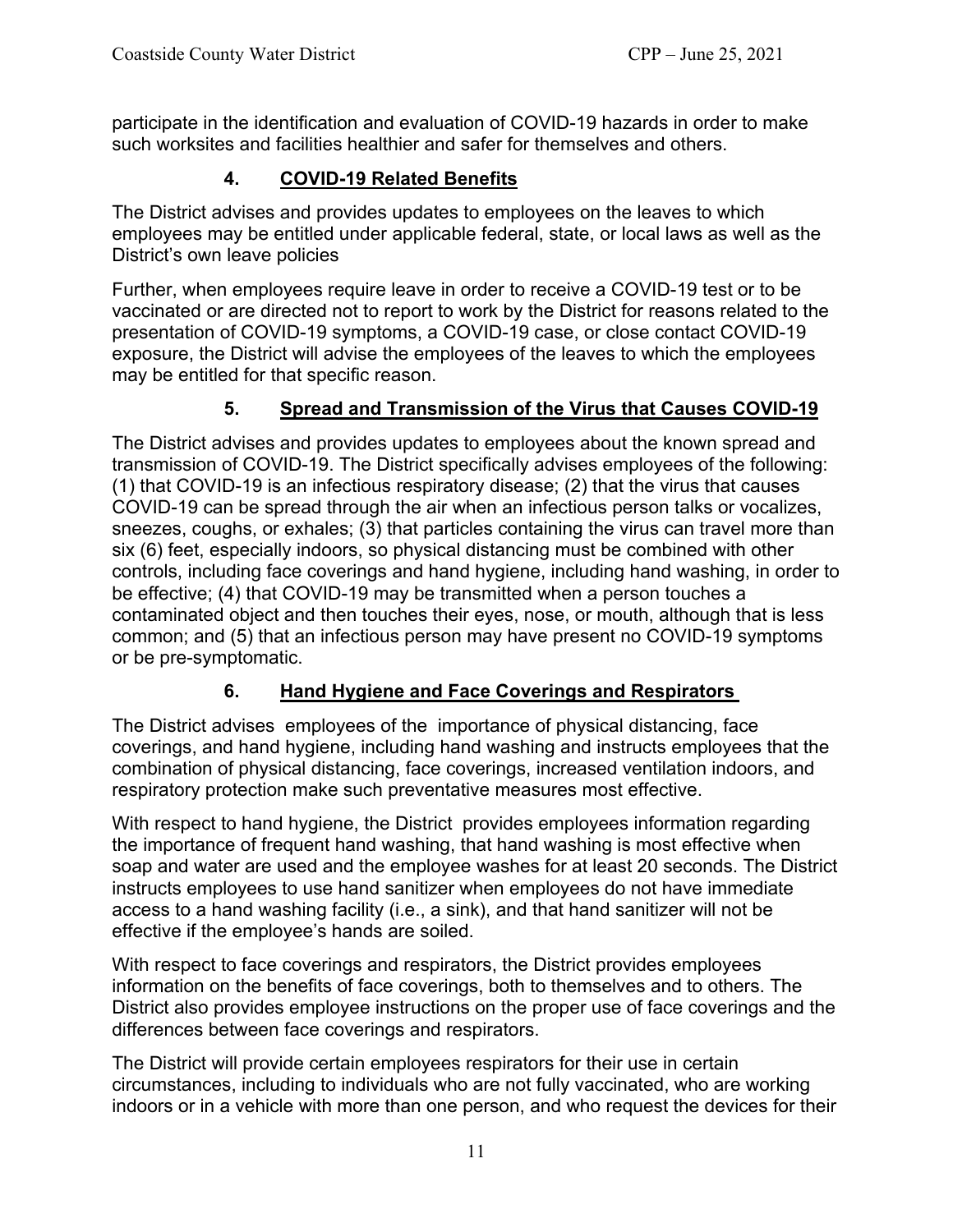use at work. At such time as the District provides respirators to employees for their use, it will provide such employees training on the proper use of such respirators, including, but not limited to, the method by which employees may check the seal of such respirator in conformance with the manufacturer's instructions.

The District will provide training on the conditions under which face coverings must be worn at the workplace and that face coverings are additionally recommended outdoors for people who are not fully vaccinated if six feet of distance between people cannot be maintained. Employees can request face coverings from the District at no cost to the employee and can wear them at work, regardless of vaccination status, without fear of retaliation.

## **F. FACE COVERINGS**

#### **1. General Face Covering Requirements**

The District provides face coverings to all employees who are not fully vaccinated. The District requires that such face coverings be worn by employees who are not fully vaccinated when indoors or in vehicles, or outdoors when not 6 feet of distance between people cannot be maintained unless certain conditions are satisfied, as explained below.

The District adheres to the most restrictive or prescriptive public health order provided by the CDC, CDPH or the local health department (San Mateo County Health Department) and will provide face coverings and ensure they are worn by employees when required by orders from the CDPH.

The District requires that employee face coverings be clean and undamaged. The District allows employees to use face shields to supplement, not supplant face coverings.

#### **2. Limited Exceptions**

The District provides for the following exceptions to the face coverings requirement:

- 1. When an employee is alone in a room (e.g., alone in an office or another space with walls that extend from the floor to the ceiling and a door that may be closed in order to close the space to others) or vehicle;
- 2. While eating and drinking at the workplace, provided employees are at least six (6) feet apart and outside air supply to the area, if indoors, has been maximized to the extent feasible.
- 3. Employees wearing respirators required by the District and being used in compliance with regulator requirements for the use of such respirators..
- 4. Employees who cannot wear face coverings due to a medical or mental health condition or disability, or who are hearing-impaired or communicating with a hearing-impaired person.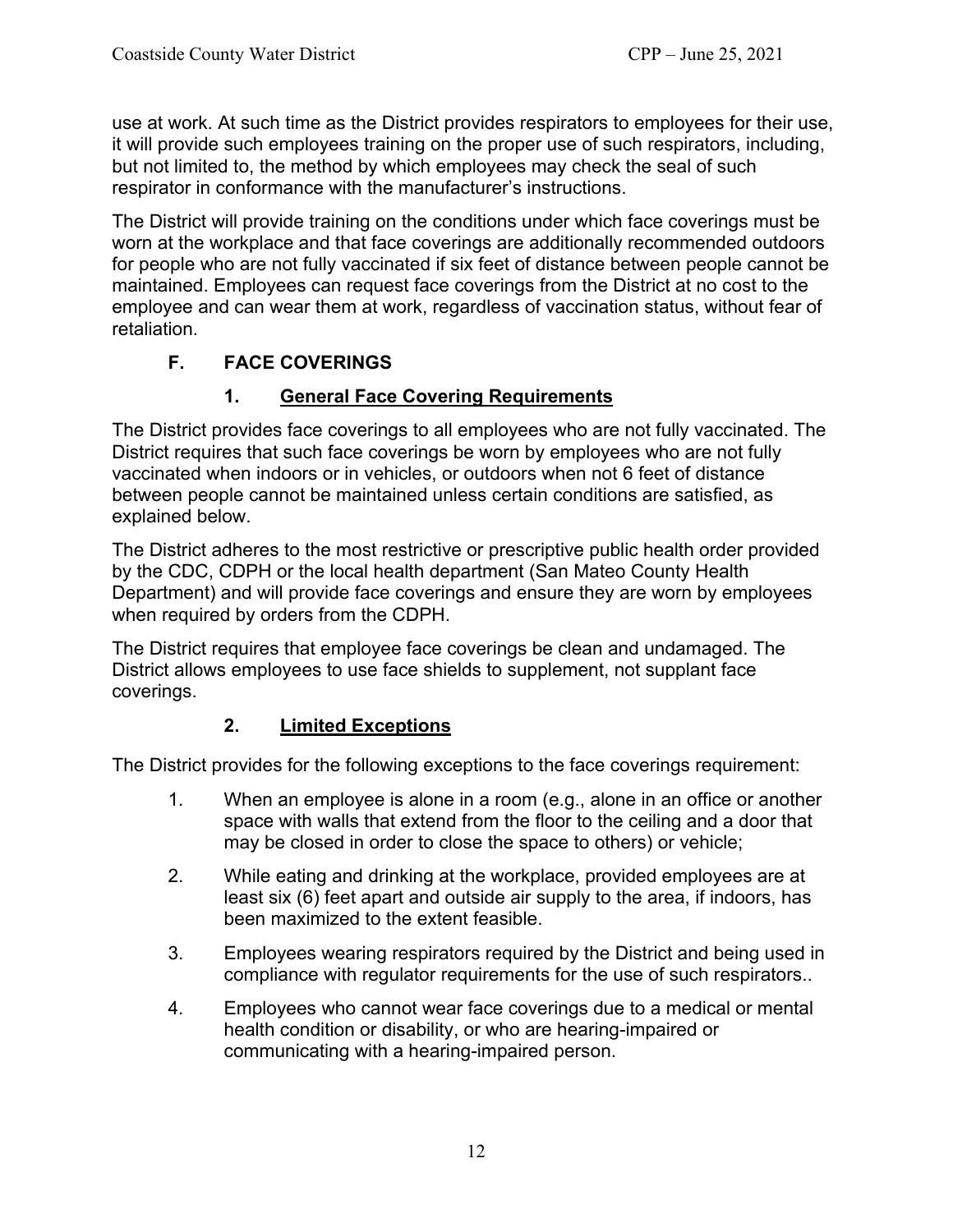5. Specific tasks which cannot feasibly be performed with a face covering. This exception is limited to the time period in which such tasks are actually being performed

#### **3. Required Use of Effective Non-Restrictive Alternative for Employees Exempted from Face Covering Requirement**

The District requires that its employees who are exempted from wearing face coverings due to a medical condition, mental health condition, or disability wear an effective nonrestrictive alternative, such as a face shield with a drape on the bottom, if their condition or disability permits it.

#### **4. Physical Distancing Required If Employee Is Not Wearing Face Covering or Non-Restrictive Alternative**

The District requires that any employees not wearing a face covering due to either excepting number 4 or 5, identified in Subsection 2 above, and not wearing a face shield with a drape or other effective alternative as described in Subsection 3 above shall be at least six (6) feet apart from all other persons unless the unmasked employees **are fully vaccinated** or are tested at least weekly for COVID-19 during paid time and at no cost to the employee.

In situations where a face covering is otherwise required, face coverings must be worn, and the exceptions to face coverings contained in this section no longer apply.

However, the District does not use COVID-19 testing as an alternative to face coverings when face coverings are otherwise required by this section.

#### **5. Prohibition on Preventing Employees from Wearing Face Covering**

The District does not prevent any employee from wearing a face covering when wearing a face covering is not required by this section, unless not wearing a face covering would create a safety hazard, such as interfering with the safe operation of equipment.

#### **6. Communication to Non-Employees Regarding Face Covering Requirement**

The District posts signage to inform non-employees that the District requires the use of face coverings at District worksites and facilities.

#### **G. OTHER ENGINEERING CONTROLS, ADMINISTRATIVE CONTROLS AND PERSONAL PROTECTIVE EQUIPMENT (PPE)**

## **1. Maximization of Outdoor Air**

As provided above at Section IV.B.5., for indoor District worksites and facilities, the District evaluated how to maximize the quantity of outdoor air.

Further, for District worksites and facilities with mechanical or natural ventilation, or both, the District maximizes the quantity of outside air provided to the extent feasible, except when the Environmental Protection Agency ("EPA") Air Quality Index ("AQI") is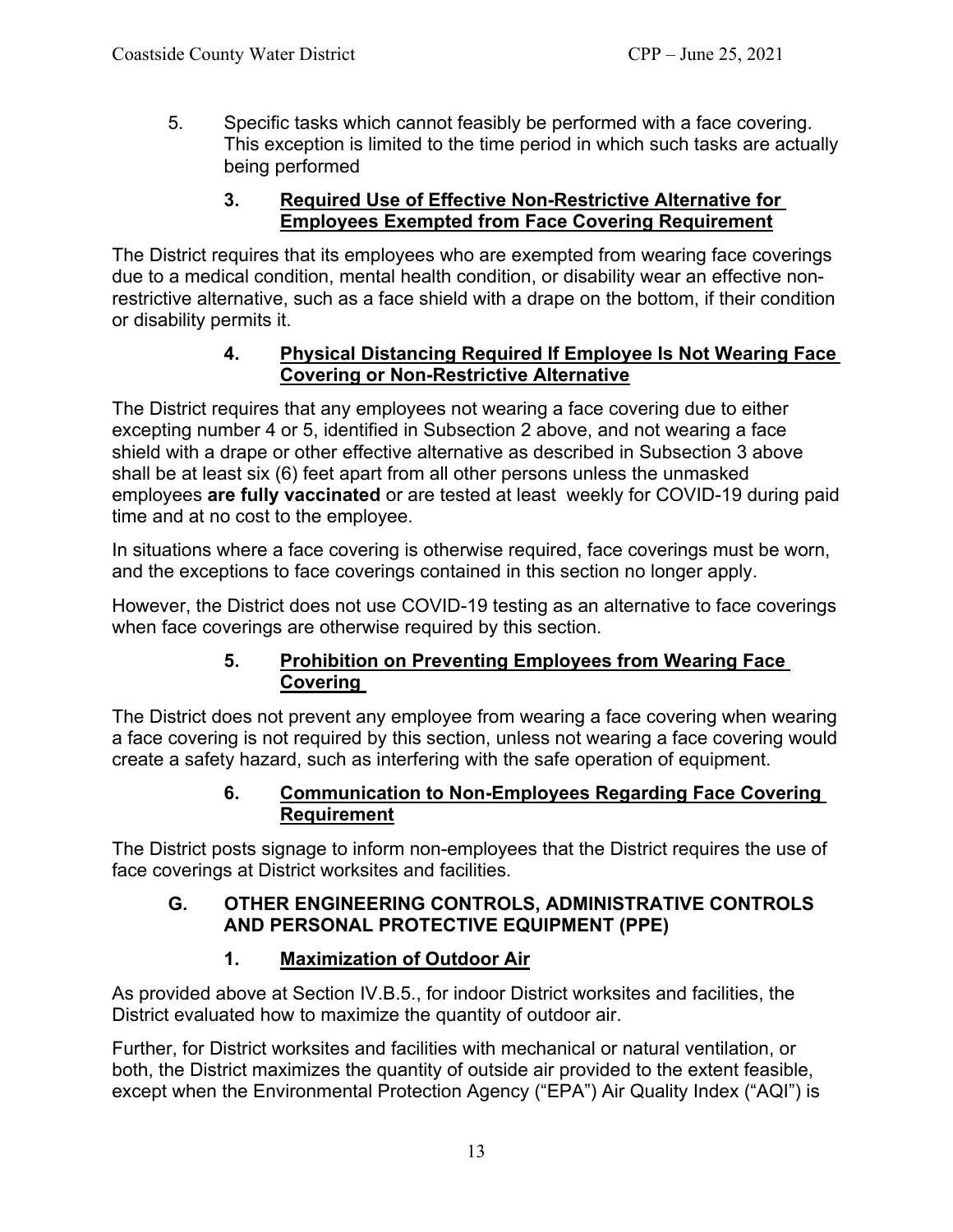greater than 100 for any pollutant or if opening windows or letting in outdoor air by other means would cause a hazard to District employees, for instance from excessive heat or cold.

#### **2. Cleaning and Disinfecting Procedures**

The District undertakes the following cleaning measures:

- 1. Identify and regularly clean frequently touched surfaces and objects, such as doorknobs, elevator buttons, equipment, tools, handrails, handles, controls, phones, headsets, bathroom surfaces, and steering wheels;
- 2. The District informs employees and authorized employee representatives of the District's cleaning and disinfection protocols, including the planned frequency and scope of cleaning and disinfection; and
- 3. Clean areas, material, and equipment used by a COVID-19 case during the high-risk exposure period and disinfection if the area, material, or equipment is indoors and will be used by another employee within 24 hours of the COVID-19 case.

Further, the District requires that cleaning must be done in a manner that does not create a hazard to employees or subcontracted employees who do the cleaning and disinfecting.

#### **3. Evaluation of Handwashing Facilities**

In order to protect employees, the District evaluates its handwashing facilities in order to determine the need for additional facilities, encourage and allow time for employee handwashing, and provide employees with an effective hand sanitizer.

The District encourages District employees to wash their hands with soap and water for at least 20 seconds each time.

The District does not provide hand sanitizers with methyl alcohol.

#### **4. Personal Protective Equipment (PPE)**

#### **a. Evaluation of the Need for PPE.**

The **District** evaluates the need for PPE in order to prevent employees from being exposed to COVID-19 hazards.

#### **b. Provision of PPE When Necessary**

 The District provides PPE, including, but not limited to, face coverings, respirators, gloves, goggles, and face shields, to and for employees who require such equipment in order to perform their job duties in a health and safe manner, including where employees are exposed to procedures that may aerosolize potentially infectious material such as saliva or respiratory tract fluids.

Upon request, the District shall provide respirators to employees for voluntary use to all employees who are not fully vaccinated and who are working indoors or in vehicles with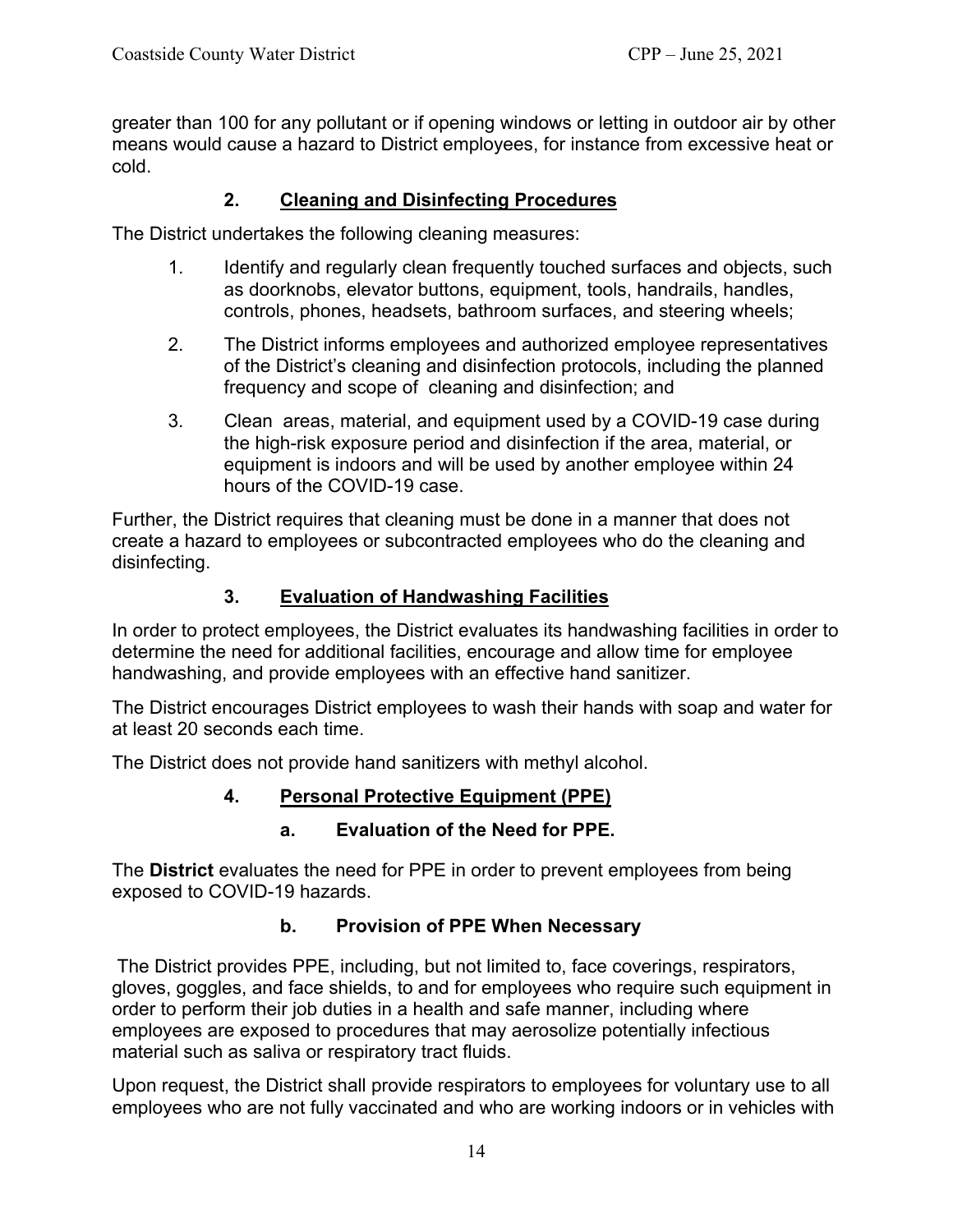more than one person. Whenever the District makes respirators available for voluntary use, the District will ensure that employees receive a respirator of the correct size and will provide such employees training on the proper use of such respirators, including, but not limited to, the method by which employees may check the seal of such respirator in conformance with the manufacturer's instructions, as discussed in Section IV.E.6.

#### **5. Testing of Symptomatic Employees Who Are Not Fully Vaccinated**

The District makes COVID-19 testing available at no cost to employees with COVID-19 symptoms who are not fully vaccinated. This testing will be made available during the employees' paid time.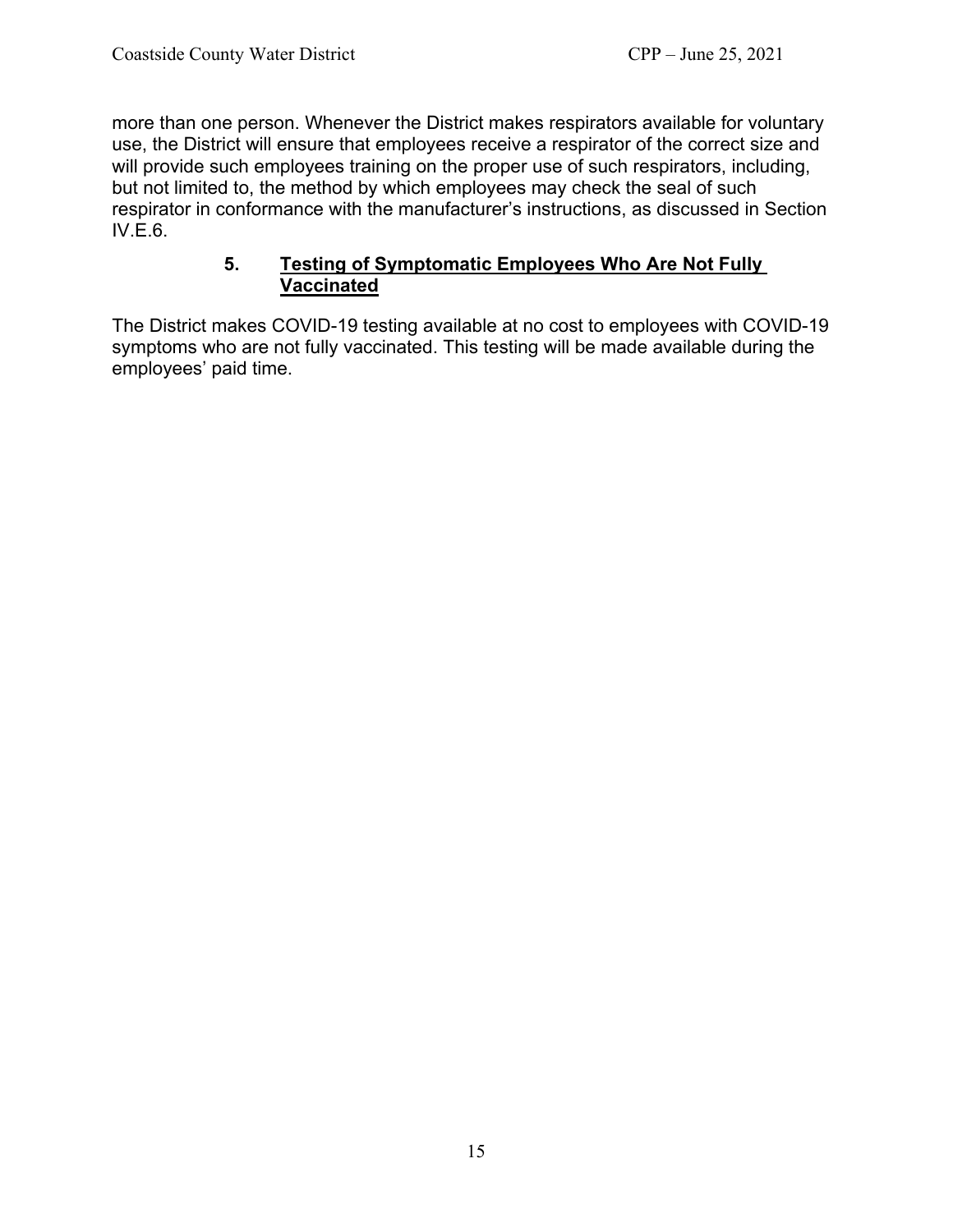#### **H. REPORTING, RECORDKEEPING AND ACCESS**

#### **1. Reporting COVID-19 Cases to the Local Health Department (San Mateo County Health Department)**

The District reports COVID-19 cases and COVID-19 outbreaks at District worksites and facilities to the local health department.

Further, the District provides any related information requested by the local health department.

#### **2. Maintenance of Records Related to the Adoption of the CPP**

The District maintains records of the steps it has taken to implement the provisions described in this this CPP.

#### **3. Availability of the CPP for Inspection**

The District makes this written CPP available to employees and employee organizations at District worksites or facilities.

Further, the District makes this written CPP available to Cal/OSHA representatives immediately upon request.

## **4. Records Related to COVID-19 Cases**

The District keeps a record of and tracks all COVID-19 cases with the following information: (1) employee's name; (2) contact information; (3) occupation; (4) location where the employee worked: (5) the date of the last day at the workplace; and (6) the date of a positive COVID-19 test.

The District keeps employees' medical information confidential.

#### **I. EXCLUSION OF COVID-19 CASES AND EMPLOYEES WHO HAD A CLOSE CONTACT COVID-19 EXPOSURE**

#### **1. Exclusion of COVID-19 Cases from District Worksites and Facilities**

The District ensures that COVID-19 cases are excluded from District worksites and facilities until the employee satisfies the minimum return to work criteria as provided for in Section IV.J.

#### **2. Exclusion of Employees with Close Contact COVID-19 Exposures from District Worksites and Facilities**

The District ensures that employees who had a close contact COVID-19 exposure are excluded from the District's worksites and facilities until the employee satisfies the minimum return to work criteria, as provided in Section IV.J.

The District may allow the follow employees to continue to report to the District's worksites and facilities: **(1) Employees who were fully vaccinated before the close contact COVID-19 exposure and who have not developed COVID-19 symptoms since such exposure;** and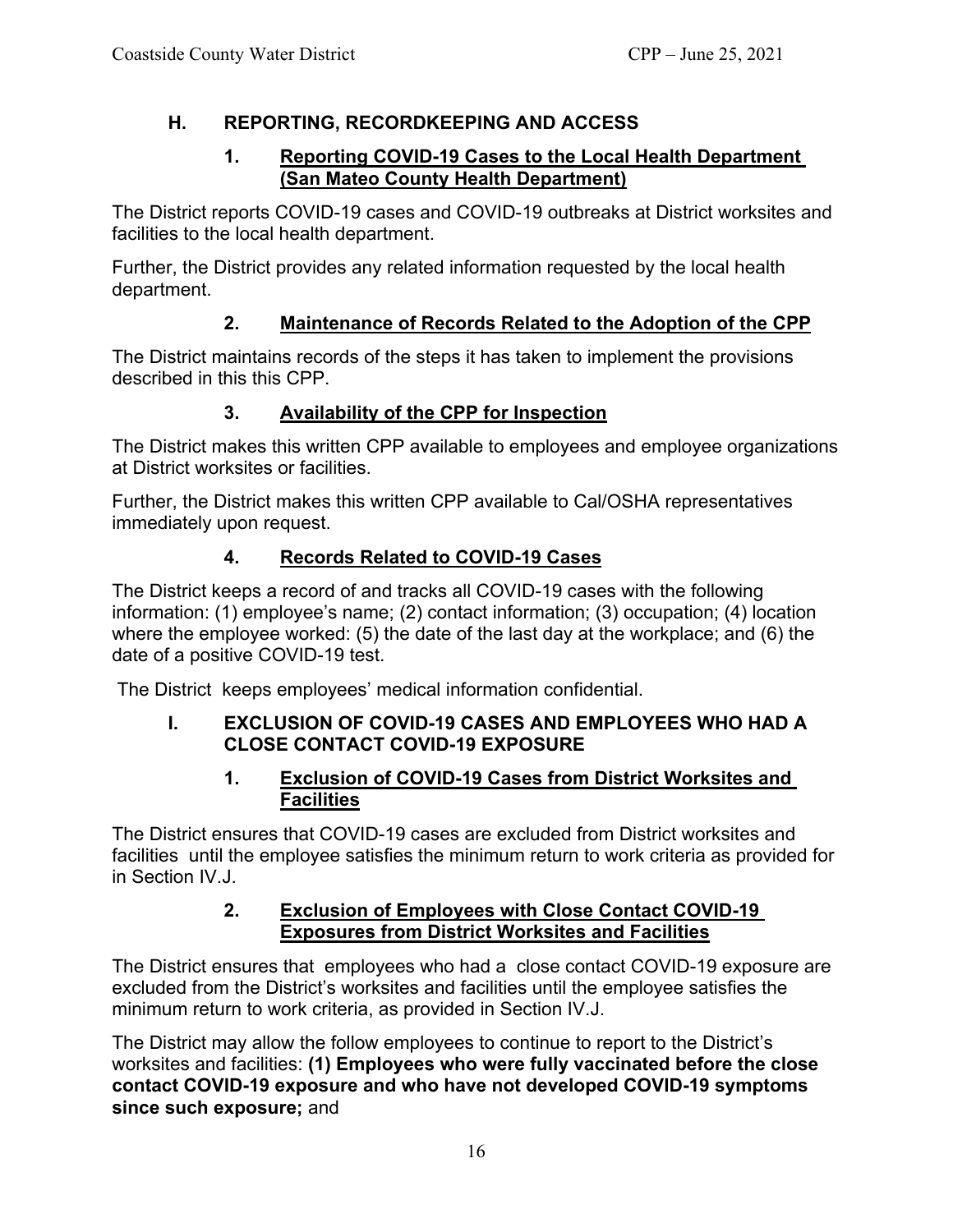(2) COVID-19 cases who returned to work pursuant to the return-to-work criteria, as provided in Section IV.J. and have remained free of COVID-19 symptoms for 90 days after the initial onset of COVID-19 symptoms, or, for COVID-19 cases who never developed COVID-19 symptoms, for 90 days after the first positive COVID-19 test.

#### **3. Provision of Benefits to Employees Excluded from Work as a Result of a Positive COVID-19 Test or Diagnosis or a Close Contact COVID-19 Exposure**

#### **a. Employees Who Are Able to Telework During Isolation or Quarantine Period**

The District allows employees who are able to telework to telework during the isolation or quarantine period. The District will provide these employees their normal compensation for the work that they perform for the District during the isolation or quarantine period.

The District continues and maintains such an employee's earnings, wages, seniority, and all other employee rights and benefits, including the employee's right to their former job status, as if the employee had not been removed from their job.

#### **b. Employees Who Are Unable to Telework During Isolation or Quarantine Period**

The following employees are not entitled to benefits described below: (1) Employees for whom the District can demonstrate that the close contact COVID-19 exposure was not work-related; and (2) Employees who received disability payments or were covered by workers' compensation and received temporary disability. Such employees may still use paid sick leave for the purpose of receiving compensation during the isolation or quarantine period if they elect to do so.

For other employees, the **District** requires that employees who are unable to telework, but are otherwise able and available to work, to use paid sick leave in order to receive compensation during the isolation or quarantine period. **District** employees retain their entitlement to elect not to use other earned or accrued paid leave during this time. The **District** may provide such employees who are unable to telework, but who do not have any paid sick leave available, alternative paid leave arrangements in order to receive compensation during the isolation or quarantine period.

For all employees who are subject to an isolation or quarantine because of a COVID-19 case or a close contact COVID-19 exposure, the **District** will maintain the employees' seniority and all other employee rights and benefits, including the employees' right to their former job status, during the isolation or quarantine period.

#### **4. Adherence with Laws, Policies, and/or Agreements Providing Excluded Employees Greater Protections**

The obligations set forth in this section do not limit any other applicable law, **District**  policy, or collective bargaining agreement that provides employees with greater protections or benefits.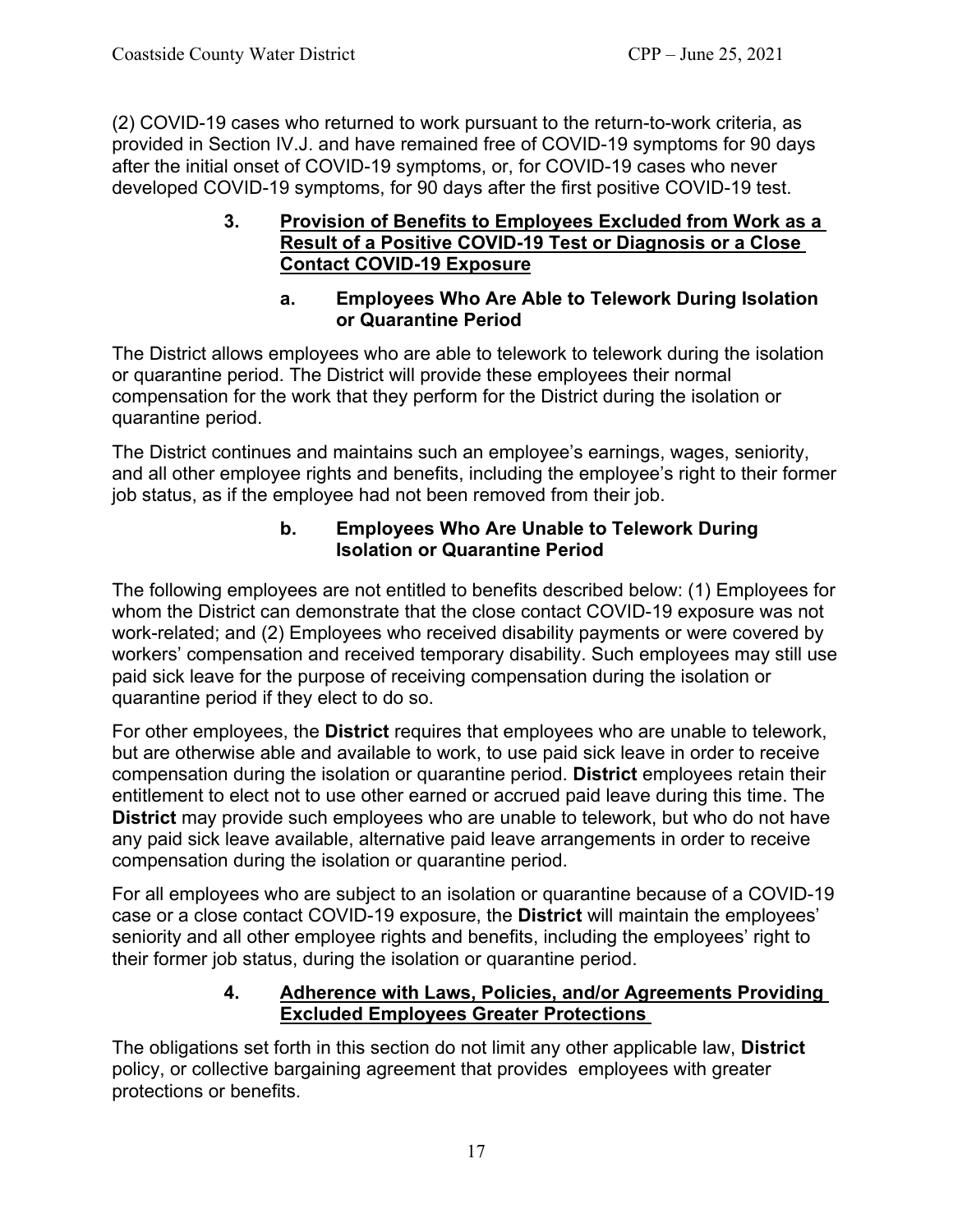#### **5. Provision of Information Concerning Benefits to Excluded Employees**

At the time of exclusion, the District provides the excluded employees the information on paid leave benefits to which the employees may be entitled under applicable federal, state, or local laws.

This includes any paid leave benefits available under workers' compensation law, Labor Code sections 3212.86 through 3212.88,any other applicable local governmental requirements, the District's own leave policies, and leave guaranteed by contract.

## **J. RETURN TO WORK CRITERIA**

#### **1. Minimum Criteria to Return to Work for Symptomatic COVID-19 Cases**

The District requires that a COVID-19 case with one or more COVID-19 symptoms remain at their home or place of residence and not report to any District worksite or facility until they satisfy each of the following conditions:

- 1. At least 24 hours have passed since a fever of 100.4 degrees Fahrenheit or higher has resolved without the use of fever-reducing medications;
- 2. COVID-19 symptoms have improved; and
- 3. At least 10 days have passed since COVID-19 symptoms first appeared.

#### **2. Minimum Criteria to Return to Work for Asymptomatic COVID-19 Cases**

The District requires that a COVID-19 case who tested positive but never developed COVID-19 symptoms not report to any **District** worksite or facility until a minimum of 10 days have passed since the date of specimen collection of their first positive COVID-19 test.

## **3. COVID-19 Testing Not Required in Order to Return to Work**

In accordance with CDC guidance concerning symptom-based strategies for the discontinuation of isolation, once an employee has satisfied the criteria to return to work, as provided in this section, the **District** will not require that the employee submit to a COVID-19 test, or produce a negative COVID-19 test result, in order to return to District worksites or facilities.

## **4. Minimum Criteria to Return to Work for Close Contacts**

## **a. Asymptomatic Employees**

An employee who has a close contact COVID-19 exposure, but never developed COVID-19 symptoms may return to District worksites or facilities 10 days following the last know close contact COVID-19 exposure.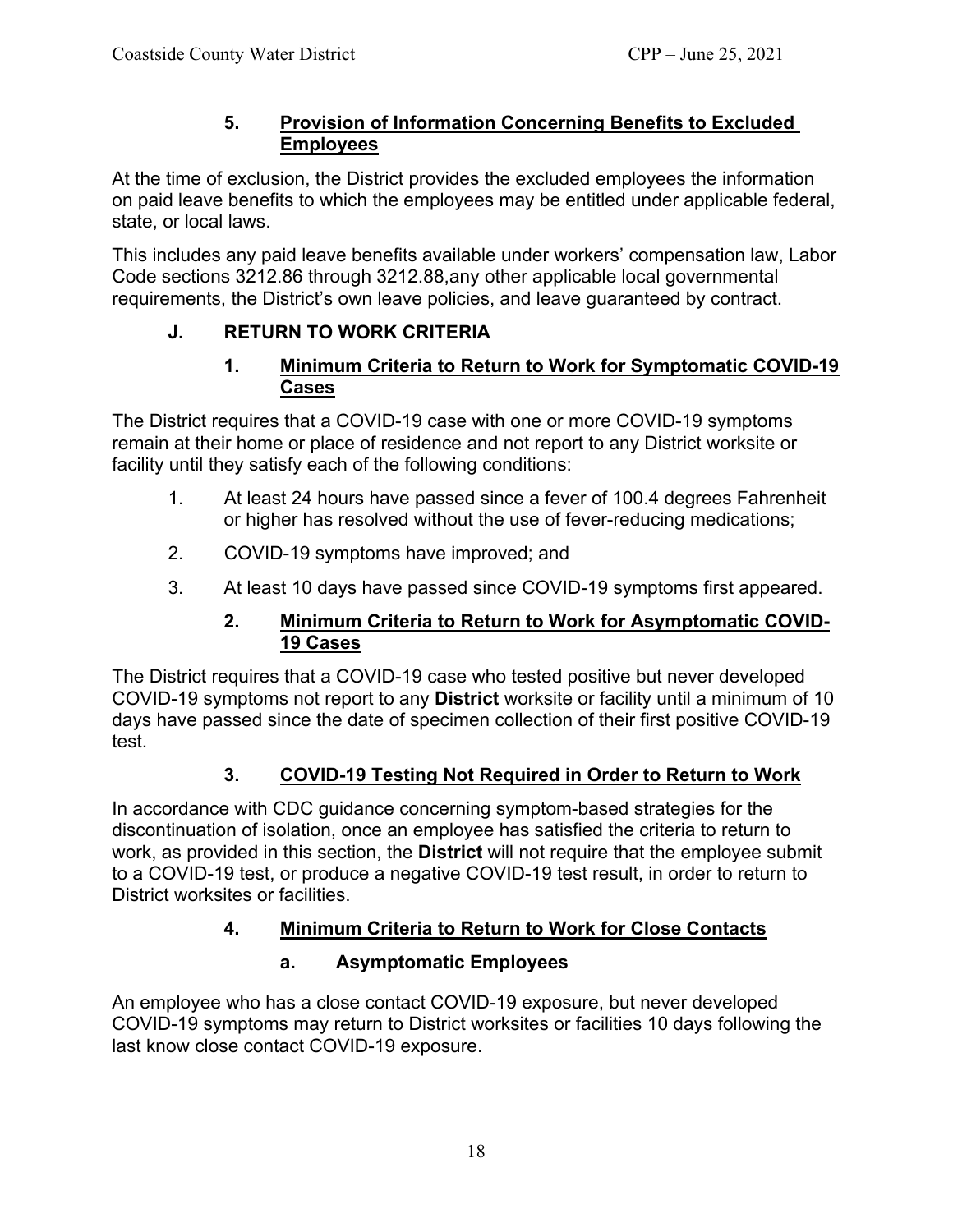#### **b. Symptomatic Employees**

An employee who has a close contact COVID-19 exposure and developed one or more COVID-19 symptoms may not return to District worksites or facilities until they satisfy each of the following conditions: (1) At least 24 hours have passed since a fever of 100.4 degrees Fahrenheit or higher has resolved without the use of fever-reducing medications; (2) COVID-19 symptoms have improved; and (3) At least 10 days have passed since COVID-19 symptoms first appeared.

An employee who had a close contact COVID-19 exposure and developed one or more COVID-19 symptoms may return earlier if they satisfy each of the following conditions: (1) The employee tested negative for COVID-19 using a polymerase chain reaction ("PC") COVID-19 test with a specimen taken after the onset of symptoms; (2) At least 10 days have passed since the last known close contact COVID-19 exposure; and (3) The employee has been symptom-free for at least 24 hours without using fever reducing medications.

#### **c. Critical Staffing Shortages**

During critical staffing shortages when there is an insufficient number of emergency response workers, employees may return to the District worksites or facilities seven (7) days following the last known close contact COVID-19 exposure if they have received a negative PCR COVID-19 test result from a specimen collected five (5) days after the close contact COVID-19 exposure.

#### **5. Minimum Criteria to Return to Work for Employees Directed to Self-Quarantine or Isolate by a State or Local Health Official**

If employees are subject to an isolation or quarantine order issued by a state or local health official, the District requires that the employees not report to any **District** worksite or facility until the period of isolation or quarantine is completed or the order is lifted.

If the relevant order did not specify a definite isolation or quarantine period, then the District will require that employees isolate or quarantine according to the applicable periods and criteria provided for in this Section or as otherwise instructed by the District.

## **6. Allowance by Cal/OSHA for an Employee to Return to Work**

If no violations of state or local health officer orders for isolation or quarantine, or exclusion would result, the District may request that Cal/OSHA waive the quarantine or isolation requirement for essential employees and allow such employees to return to work on the basis that the removal of employees would create undue risk to a community's health and safety.

Where the absence of an essential employee from the District's worksite would cause a staffing shortage that would have an adverse effect on a community's health and safety and pose an undue risk to the community's health and safety as a result, Cal/OSHA may grant such waiver.